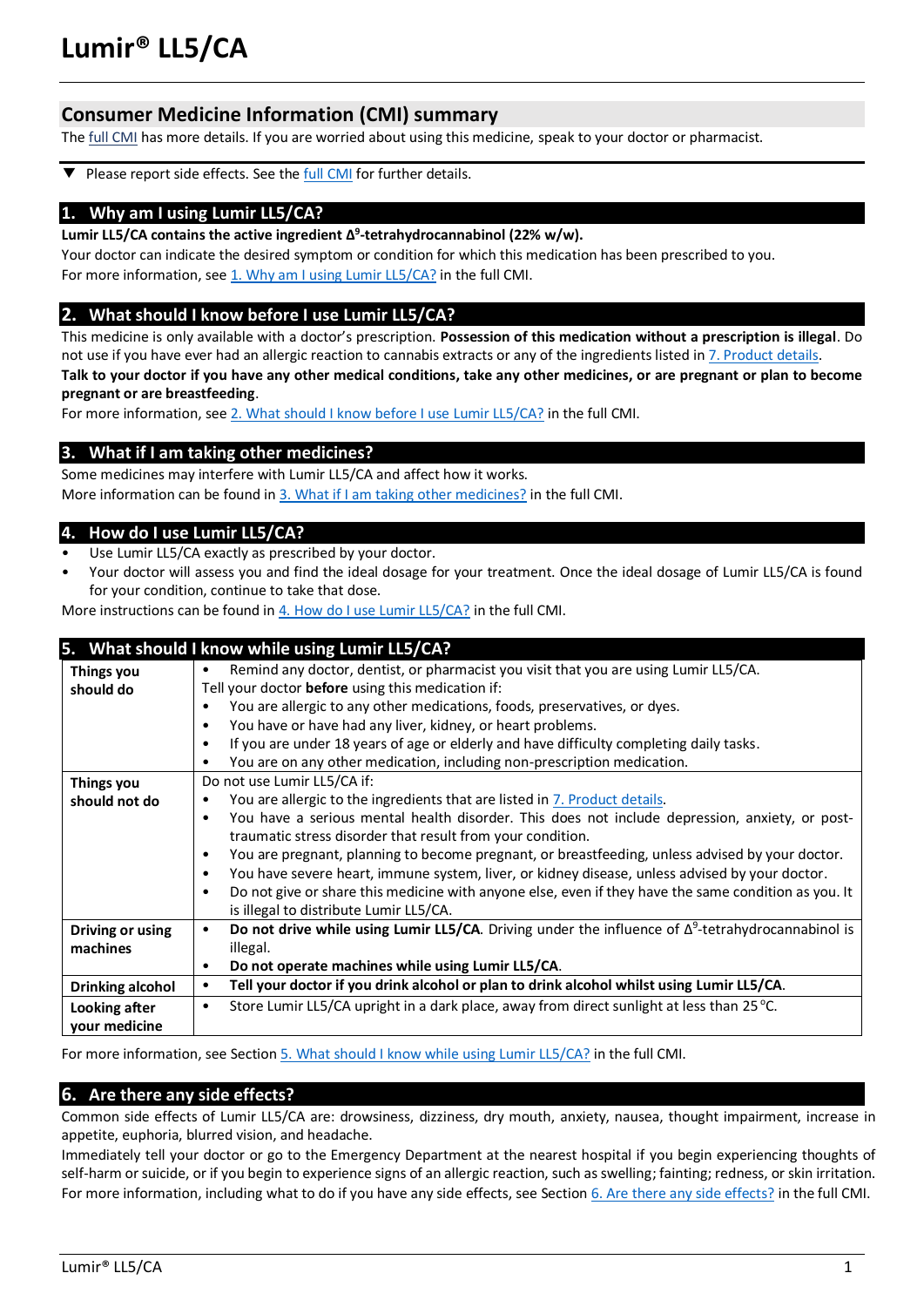

<span id="page-1-0"></span>This medicine is subject to additional monitoring. This will allow quick identification of new safety information. You can help by reporting any side effects you may get. You can report side effects to your doctor, or directly at [www.tga.gov.au/reporting-problems.](http://www.tga.gov.au/reporting-problems)

# <span id="page-1-1"></span>**Lumir® LL5/CA**

Active ingredient(s): 22% w/w Δ<sup>9</sup>-Tetrahydrocannabinol

# **Consumer Medicine Information (CMI)**

This leaflet answers some common questions about Lumir LL5/CA. It does not contain all available information. **It does not take the place of talking to your doctor or pharmacist.**

The information in this leaflet was last updated on the date listed at the end of this CMI. More recent information may be available. Ensure that you speak to your pharmacist or doctor to obtain the most up to-date information about the medicine.

All medicines have risks and benefits. Your doctor has weighed the risks of you using Lumir LL5/CA against the benefits they expect it will have for you.

If you have any concerns about taking this medicine, ask your doctor or pharmacist.

#### **Keep this leaflet with your medicine. You may need to read it again.**

## **Where to find information in this leaflet:**

- 1. [Why am I using Lumir LL5/CA?](#page-1-3)
- 2. [What should I know before I use Lumir LL5/CA?](#page-1-2)
- 3. [What if I am taking other medicines?](#page-2-0)
- 4. [How do I use Lumir LL5/CA?](#page-2-1)
- 5. [What should I know while using Lumir LL5/CA?](#page-2-2)
- 6. [Are there any side effects?](#page-3-1)
- 7. [Product details](#page-3-0)

# <span id="page-1-3"></span>**1. Why am I using Lumir LL5/CA?**

#### **Lumir LL5/CA contains the active ingredient Δ 9 tetrahydrocannabinol**.

Lumir LL5/CA is not approved for treatment of any specific conditions or symptoms. Your doctor can indicate the desired symptom or condition for which this medication has been prescribed to you.

Medicinal cannabis could be beneficial for use when suffering from debilitating conditions, including, but not limited to, chronic pain, cancer pain, chemotherapyinduced nausea and vomiting, refractory paediatric epilepsy, spasticity from neurological conditions, and anorexia or wasting associated with chronic illness.

The Therapeutic Goods Association (TGA) has provided [patient information \(PI\) for medicinal cannabis](https://www.tga.gov.au/community-qa/medicinal-cannabis-products-patient-information) concerning multiple sclerosis, chronic non-cancer pain, chemotherapyinduced nausea and vomiting in cancer (CINV), and palliative care. The TGA has also released guidance for the use of medicinal cannabis for treatment of [epilepsy in](https://www.tga.gov.au/publication/guidance-use-medicinal-cannabis-treatment-epilepsy-paediatric-and-young-adult-patients-australia)  [paediatric and young adult patients,](https://www.tga.gov.au/publication/guidance-use-medicinal-cannabis-treatment-epilepsy-paediatric-and-young-adult-patients-australia) [multiple sclerosis,](https://www.tga.gov.au/publication/guidance-use-medicinal-cannabis-treatment-multiple-sclerosis-australia)  [nausea and vomiting,](https://www.tga.gov.au/publication/guidance-use-medicinal-cannabis-prevention-or-management-nausea-and-vomiting-australia) [chronic non-cancer pain,](https://www.tga.gov.au/publication/guidance-use-medicinal-cannabis-treatment-chronic-non-cancer-pain-australia) and [palliative care.](https://www.tga.gov.au/publication/guidance-use-medicinal-cannabis-treatment-palliative-care-patients-australia)

Lumir LL5/CA contains active ingredients called cannabinoids. Your doctor may prescribe this medication for conditions or symptoms which have not been mentioned above.

## <span id="page-1-2"></span>**2. What should I know before I use Lumir LL5/CA?**

## **Warnings**

#### **Do not use Lumir LL5/CA if:**

- vou are allergic to 9 -tetrahydrocannabinol, cannabidiol, or any of the ingredients listed at the end of this leaflet.
- always check the ingredients to make sure you can use this medicine.
- you have a serious mental health disorder, such as psychosis. This does not include depression, anxiety, or post-traumatic stress disorder that result from your condition.
- you are pregnant or planning to become pregnant or breastfeeding, unless advised by your doctor.
- you have severe heart, immune system, liver, or kidney disease, unless advised by your doctor.

#### **Check with your doctor if you:**

- have any other medical conditions such as a serious mental health disorder, this does not include depression, anxiety or post-traumatic stress disorder that result from your condition.
- you have severe heart, immune system, liver, or kidney disease, unless advised by your doctor.
- take any medicines for any other condition, including non-prescription medication.
- You are allergic to any other medications, foods, preservatives, or dyes.
- you have or have had any liver, kidney, or heart problems.
- you have previously abused any drug or substance, including alcohol.
- if you are under 18 years of age or elderly and have difficulty completing daily tasks.
- you need help with transportation or driving to a medical practice or pharmacy.
- you are pregnant or planning to become pregnant or breastfeeding, unless advised by your doctor.
- you are on any other medication, including nonprescription medication.

During treatment, you may be at risk of developing certain side effects. It is important you understand these risks and how to monitor for them. See additional information under Section [6. Are there any side effects?](#page-3-1)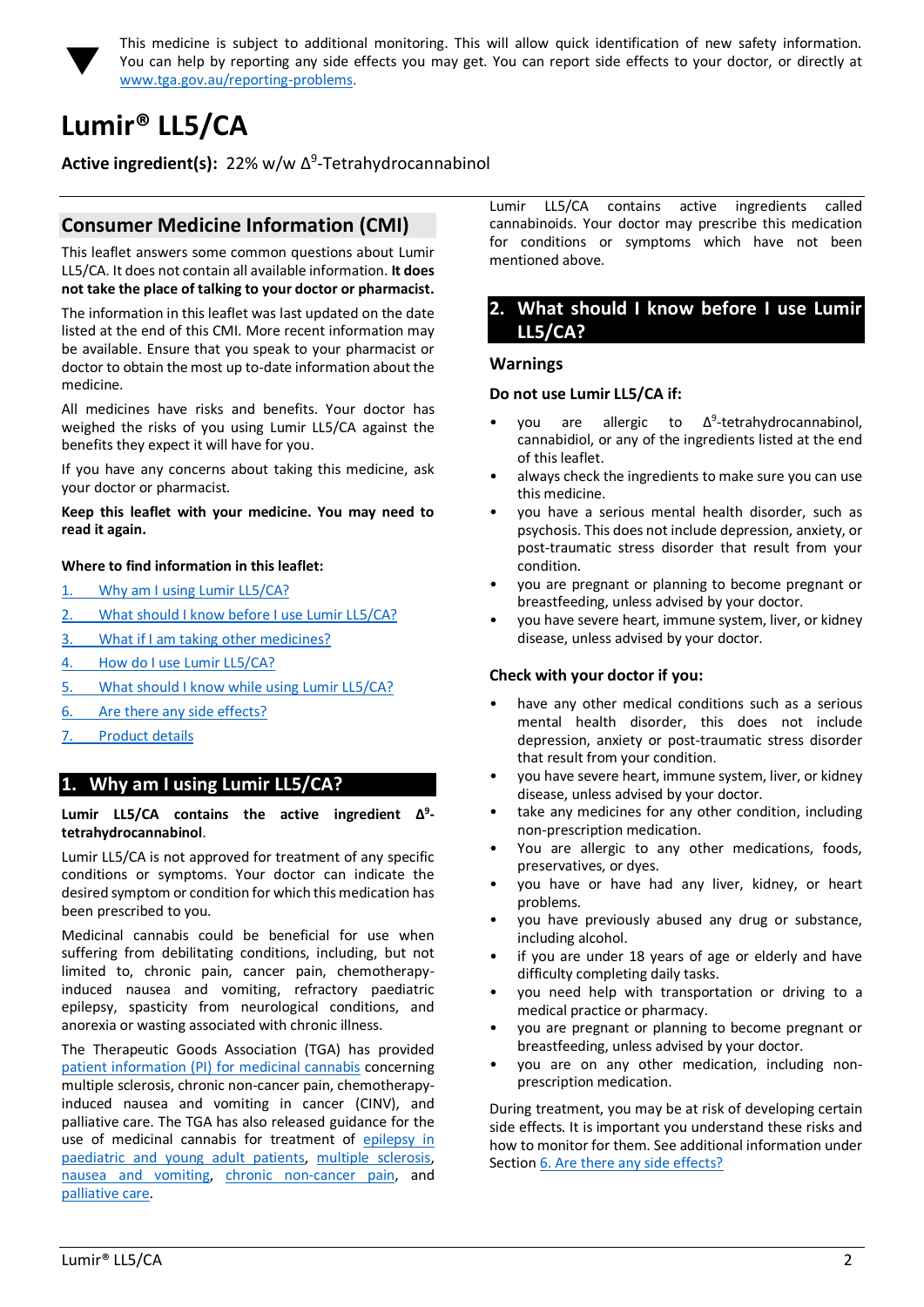## **Pregnancy and breastfeeding**

Check with your doctor if you are pregnant or intend to become pregnant.

Talk to your doctor if you are breastfeeding or intend to breastfeed.

# <span id="page-2-0"></span>**3. What if I am taking other medicines?**

Tell your doctor or pharmacist if you are taking any other medicines, including any medicines, vitamins, or supplements that you buy without a prescription from your pharmacy, supermarket, or health food shop.

**Some medicines may interfere with Lumir LL5/CA and affect how it works.**

**Check with your doctor or pharmacist if you are not sure about what medicines, vitamins or supplements you are taking and if these affect Lumir LL5/CA.**

# <span id="page-2-1"></span>**4. How do I use Lumir LL5/CA?**

## **How much to take / use?**

- **Use Lumir LL5/CA exactly as prescribed by your doctor.**
- To find the ideal dosage, it is highly recommended to begin at the lowest possible dose and increase slowly as ideal dosage may differ per individual. This is to allow a person to achieve the best relief, whilst minimizing side effects of the treatment. The following is a guide for finding the ideal dosage for your condition:
	- 1. Inhale once and wait 15 minutes.
	- 2. If the desired therapeutic effect does not occur, inhale twice and wait 15 minutes.
	- 3. Continue this process increasing the number of inhalations every 15 minutes until the desired therapeutic effect occurs.

# **When to take / use Lumir LL5/CA**

• Once the ideal dosage of Lumir LL5/CA is found for your condition, continue to take that dose as per your doctor's advice.

# **How to take Lumir LL5/CA**

**Take Lumir as directed by your doctor**

# **If you forget to use Lumir LL5/CA**

Lumir LL5/CA should be used exactly as prescribed by your doctor.

**Do not take a double dose to make up for a missed dose.**

## **If you use too much Lumir LL5/CA**

If you think that you have used too much Lumir LL5/CA, you may need urgent medical attention.

You may experience:

- Hallucinations (auditory, smell, or visual).
- Noticeable change in heart rate.
- Feeling of confusion, drowsiness, of dizziness.

## **You should immediately:**

- phone the Poisons Information Centre (**by calling 13 11 26**), or
- contact your doctor, or
- go to the Emergency Department at your nearest hospital.

**You should do this even if there are no signs of discomfort or poisoning.** 

## <span id="page-2-2"></span>**5. What should I know while using Lumir LL5/CA?**

## **Things you should do**

Talk to your doctor if your condition worsens or does not improve.

## **Call your doctor straight away if you:**

Feel unwell or experience any side effects while using Lumir LL5/CA.

Remind any doctor, dentist, or pharmacist you visit that you are using Lumir LL5/CA.

## **Things to be mindful of**

This medicine is only available with a doctor's prescription. **Possession of this medication without a prescription is illegal and may lead to prosecution, fines, or both.**

#### **Using Lumir LL5/CA with food and drink**

• You may take Lumir LL5/CA with or without food.

#### **Travelling overseas with Lumir LL5/CA**

As Lumir LL5/CA is a controlled substance, the legality of its use and transport may differ between countries. As such, you should contact the Embassy or Consulate of the country or countries that you intend to visit for information on whether you may take your Lumir LL5/CA.

## **Driving or using machines**

**Do not drive while using Lumir LL5/CA.** Driving under the influence of  $\Delta^9$ -tetrahydrocannabinol is illegal and may result in prosecution, fines, or both. Cannabis may be detected in saliva hours after taking it.

**Do not operate machines while using Lumir LL5/CA.** Lumir LL5/CA may make you feel dizzy or drowsy, which may affect your ability to perform tasks.

If you are unsure of any information or have any questions, ask your doctor or pharmacist.